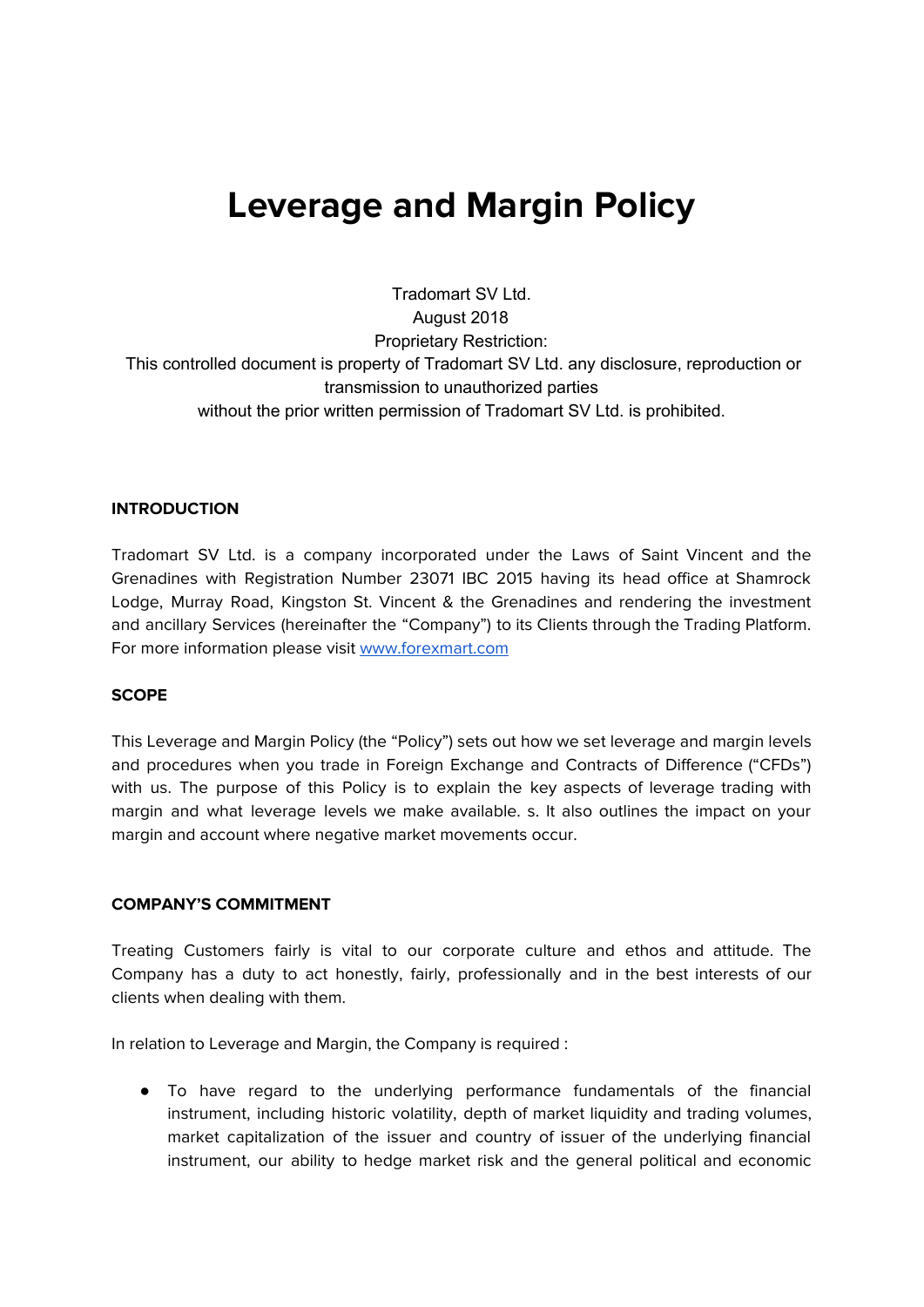environment. We adjust and calibrate the above variables in determining the leverage levels we offer for asset classes or financial instruments;

● Given that we effectively provide the leverage for which you trade, to have regard to our own risk management appetite and risk bearing capacity and to have in place policies, procedures and practices to manage our (primarily) market risk emanating from such leverage and margin trading by our clients;

## **FACTORS CONSIDERED**

The Company takes into consideration the following factors when determining the maximum allowed leverage: the Client's financial strength, financial knowledge, trading experience and trading style.

## **LEVERAGE RATIOS FOR DIFFERENT ASSET CLASSES AND FINANCIAL INSTRUMENTS**

We enable you to trade CFDs via our web and any mobile trading platforms. The Company offers different categories of margin requirements depending on the particular asset in order for the client to manage the exposure of the account in a more efficient way during volatile markets. The main idea is to protect the clients' accounts by requiring lower margin requirements for less volatile instruments and higher margin requirements for higher volatile instruments. This concept is illustrated below.

CFDs relate to underlying asset classes and financial instruments. We set out here below these classes together with the maximum leverage levels we make available through our trading platforms: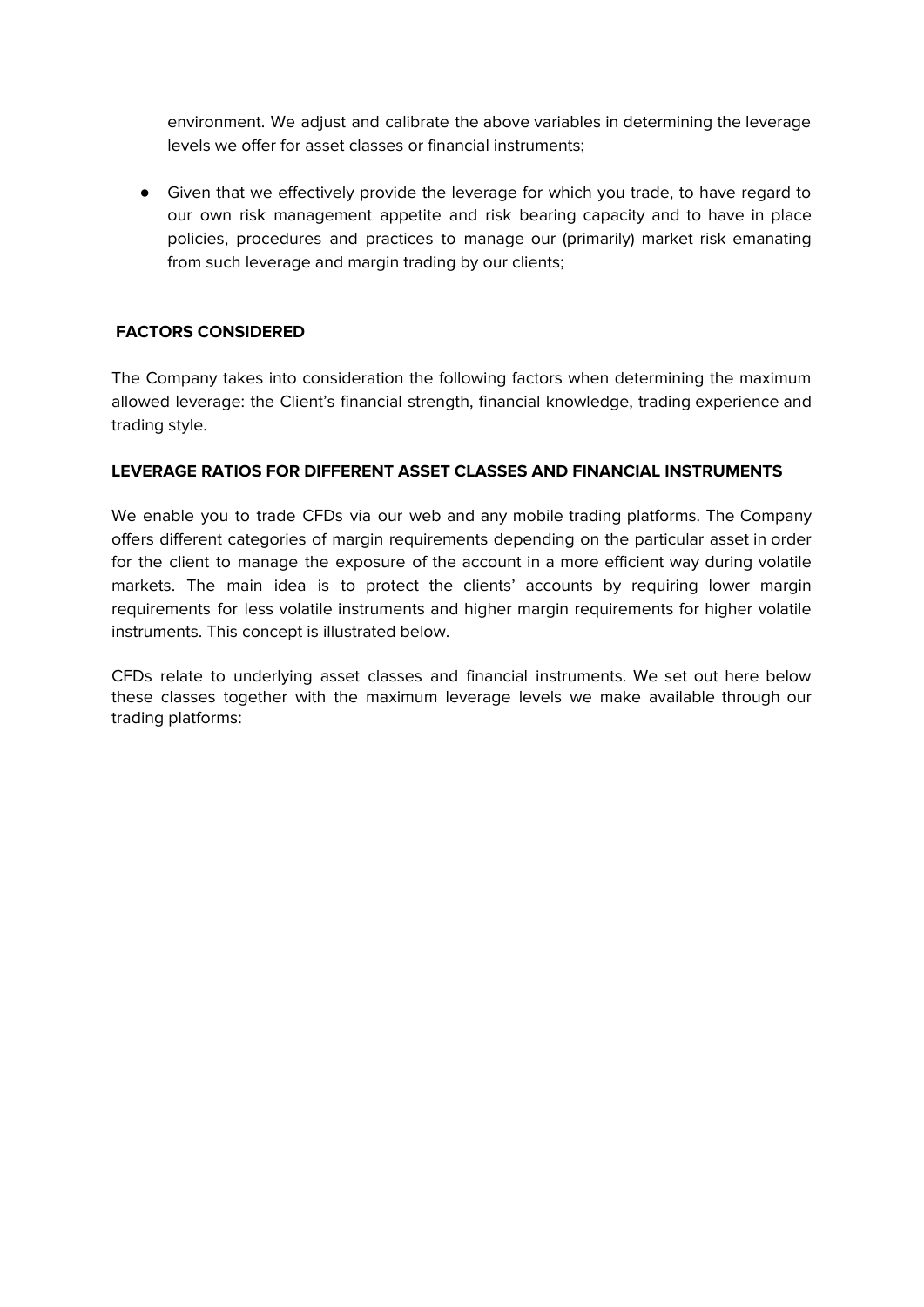|           |                 | Margin Collected at opening transactions referred to Financial Instruments Listed in |               |
|-----------|-----------------|--------------------------------------------------------------------------------------|---------------|
|           |                 | (Values Expressed as % of the nominal value of open positions)                       |               |
|           | <b>FX Pairs</b> | <b>Metals</b>                                                                        | <b>Shares</b> |
| Investors | 0.2%            | 1%                                                                                   | 5%            |

|           | Maximum Leverage at opening transactions referred to Financial Instruments Listed in |               |               |
|-----------|--------------------------------------------------------------------------------------|---------------|---------------|
|           | (Values Expressed as Maximum Leverage Granted per Category)                          |               |               |
|           | <b>FX Pairs</b>                                                                      | <b>Metals</b> | <b>Shares</b> |
| Investors | 1:500                                                                                | 1:100         | 1:20          |

**FX Pairs:** All currency pairs.

**Metals:** Currency pairs composed with one of the following: XAU, XPT, XAG.

**Shares:** All shares.

**Note** that certain jurisdictions apply a cap on leverage ratios irrespective of any retail client categorization into Experienced or Less Experienced: the maximum leverage for clients from Poland is set to 1:100, with a margin of 1 percent. Clients from Malta shall be restricted to a maximum leverage of 1:50 if the client is categorized as retail, and 1:100 for retail clients opting to be treated as professional clients.

## **KEY TERMS - LEVERAGE TRADING AND MARGIN**

#### **● What is Leveraged Trading?**

Trading on leveraged capital means that you can trade amounts significantly higher than the funds you invest, which only serve as the margin. High leverage can significantly increase the potential return, but it can also significantly increase potential losses. Please see below an explanation on our "Negative Balance Protection" where we guarantee that you cannot lose more funds than what you have invested.

**Example: If the leverage is 1:20 and if you as our client have \$1,000 in your account, it means that you can now open trades worth \$20,000.**

**● What is Spread?**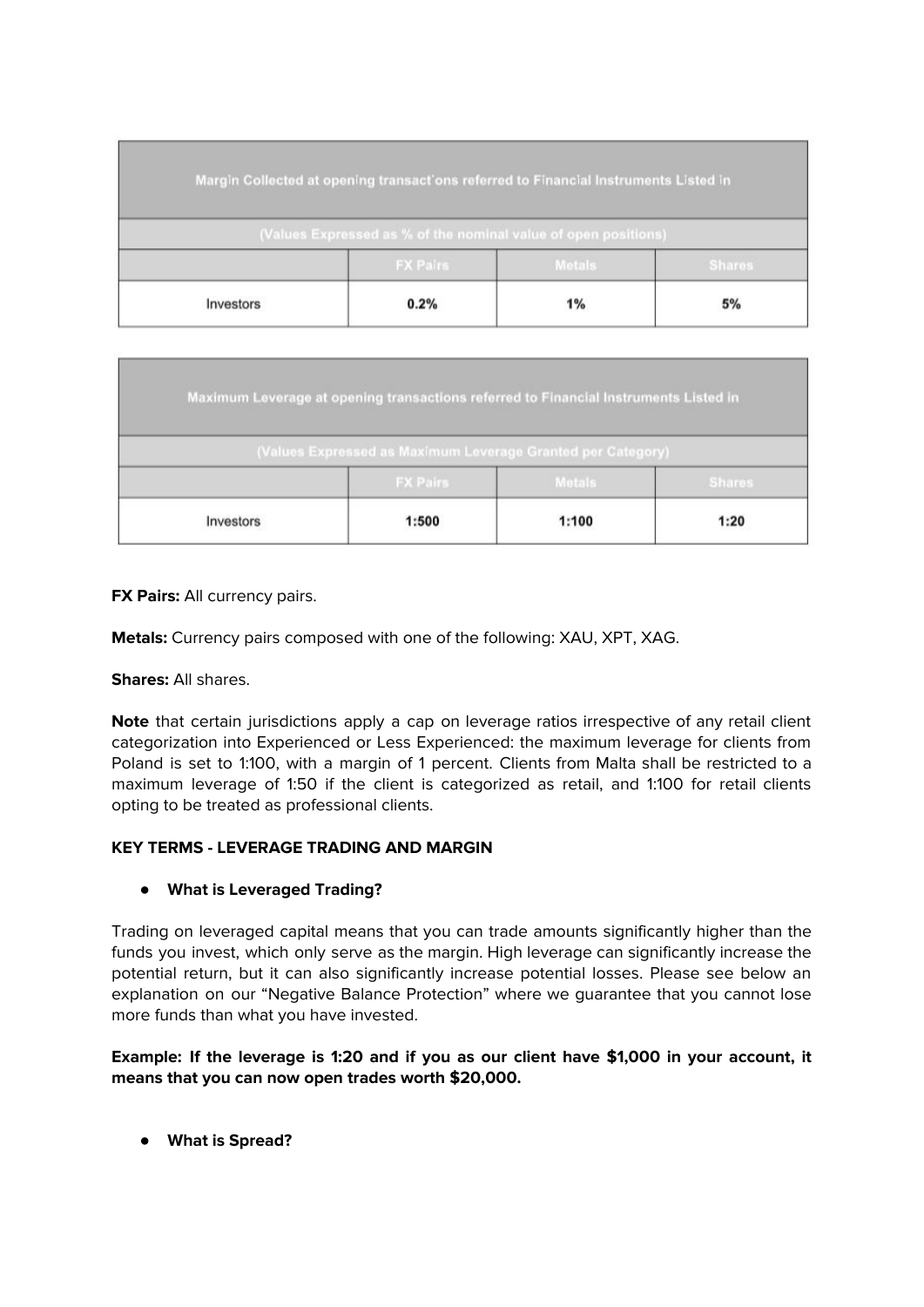The spread is the difference between the Bid price (selling price) and the Ask price (buying price) of the CFD. Example: If the quote for the EURUSD pair is 1.2910 against 1.2913, then the spread is 3 pip

# **● What is Initial/Required Margin?**

Also known as the Initial Margin Requirement, the Initial Margin is the percentage of a financial instrument price that you, as the client, need to pay for with your own money. This requirement is basically the amount of collateral needed in order to open a margin position.

Required Margin or Margin Requirement refers to the amount you need in order to open and maintain a position, in addition to the initial loss that will occur due to the spread. The Required Margin is derived from the following formula: (Amount \* Instrument Price)/ Leverage + (Amount \* Spread).

Example: trading 3 lots of EUR/USD using 1:200 leverage with an account denominated in USD, trade size: 300,000 and account currency exchange rate: 1.13798 would have a required margin of USD 1706.97 calculated by 300,000 / 200 \* 1.13798 = \$1706.97.

## **● What is Equity?**

In short, Equity can be defined as the value of your portfolio with us. Effectively it is the value of your funds with the Company (which at any point in time include realized profits and losses) plus the unrealized profit and loss on your positions based on their latest quoted valuation.

## **● Introduction to Margin Level**

The Margin Level indicates how close your account is to a margin call. It is calculated as Equity/Initial Margin and is typically shown in "%". When the margin level decreases, your account bears an increased risk of liquidation. We call this the Close Out (stop out) Level and explain it further below. You are advised that you should monitor this margin level at all times. Whilst we may from time to time send you notifications of your Margin Level reaching certain thresholds, you are reminded that under the Agreement between you and us it is your responsibility to monitor at all times the margin level and take relevant actions.

Relevant actions that you can take to restore your Margin Level include:

- Closing or hedging some of your open positions;
- Depositing more funds that can help in averaging down your position.

Please note that we do not provide advice for the trading decisions and actions you take, including with respect to the actions you may take to address the Margin Level requirements such as the ones we refer to above.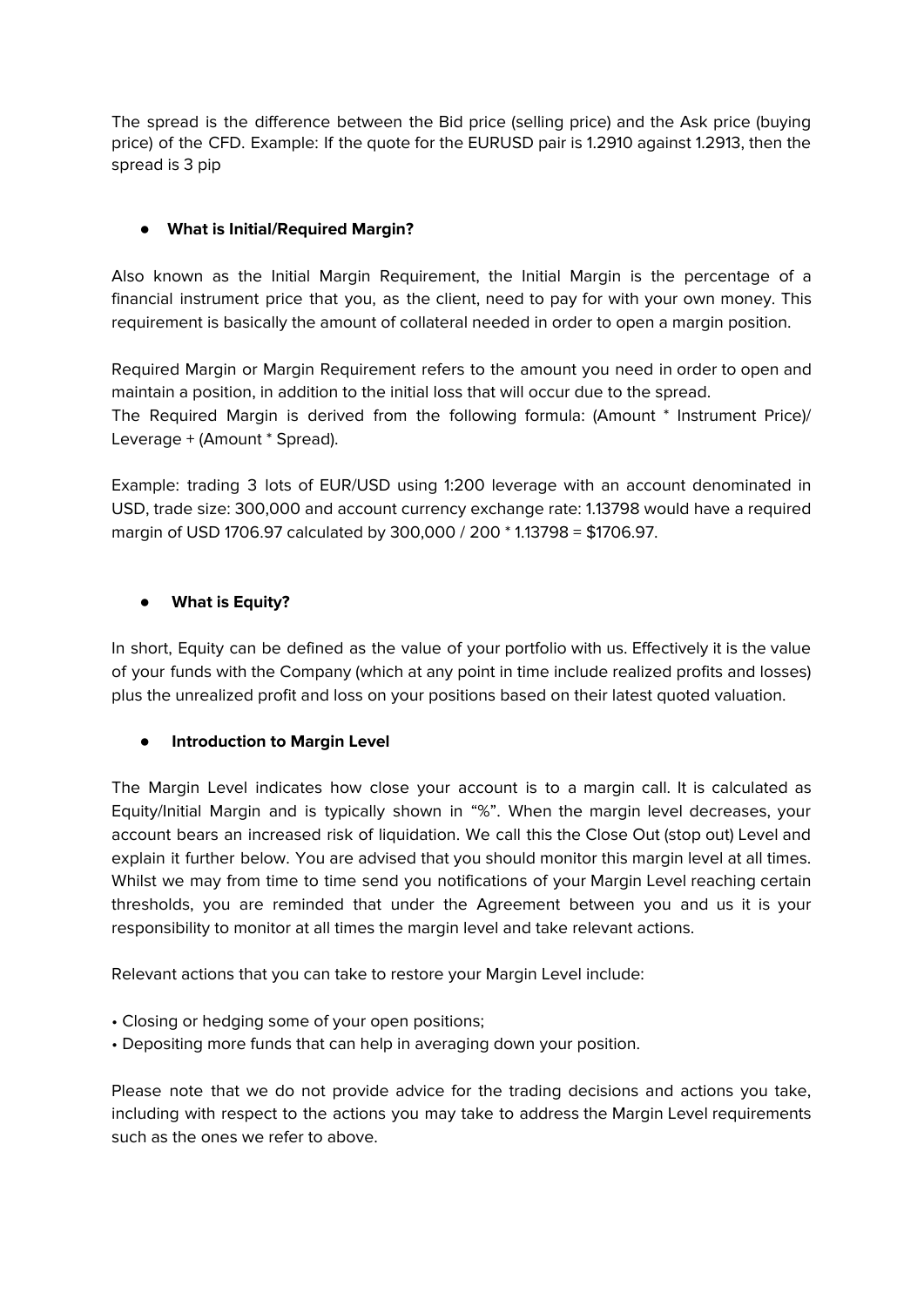## **● What is Free Margin?**

Free Margin is the sum of funds you have available to use as initial margin for new positions. This is calculated by subtracting the margin used for your current open positions from your Equity.

# **● What is Used Margin?**

Used Margin indicates the sum of margin being used by your current open positions. It is calculated by adding the initial margins of all your open positions. Example: You open a position of 10,000 EURUSD at 1.1175.

Assume that the initial margin requirement is 5% (i.e. a leverage of 1:20). The margin used for your position is calculated as follows:

10,000/20 + 10,000\*0.0002 =€ 560.02

In addition, you open a position of 10,000 of EURCHF at 1.1725.

Assume that the initial margin requirement is 5% (i.e. a leverage of 1:20). The margin used for your position is calculated as follows:

10,000/20 + 10,000\*0.0002 = € 560.02

Therefore, the total Used Margin that you see in your account with us is  $560.02 + 560.02 = \epsilon$ 1004.

## **● What is Margin Call and Margin Stop-out?**

Although each client is fully responsible for monitoring their trading account activity, our Company follows a margin call policy to guarantee that your maximum possible risk does not exceed your account equity.

As soon as your account equity drops below **30%** of the margin needed to maintain your open positions, we will attempt to notify you with a margin call warning you that you do not have sufficient equity to support open positions.

In case you are a client accustomed to telephone trading and we feel that you can't maintain your open positions, you may receive a margin call from our dealers, advising you to deposit a sufficient amount in order to maintain your open positions.

The stop-out level refers to the equity level at which your open positions get automatically closed. For trading accounts held by retail clients the stop-out level is **10%.**

Please note that we reserve the right to change at our sole discretion the margin requirements without prior notification to you, based on actual or expected (in our opinion) market volatility or our view of market conditions in general.